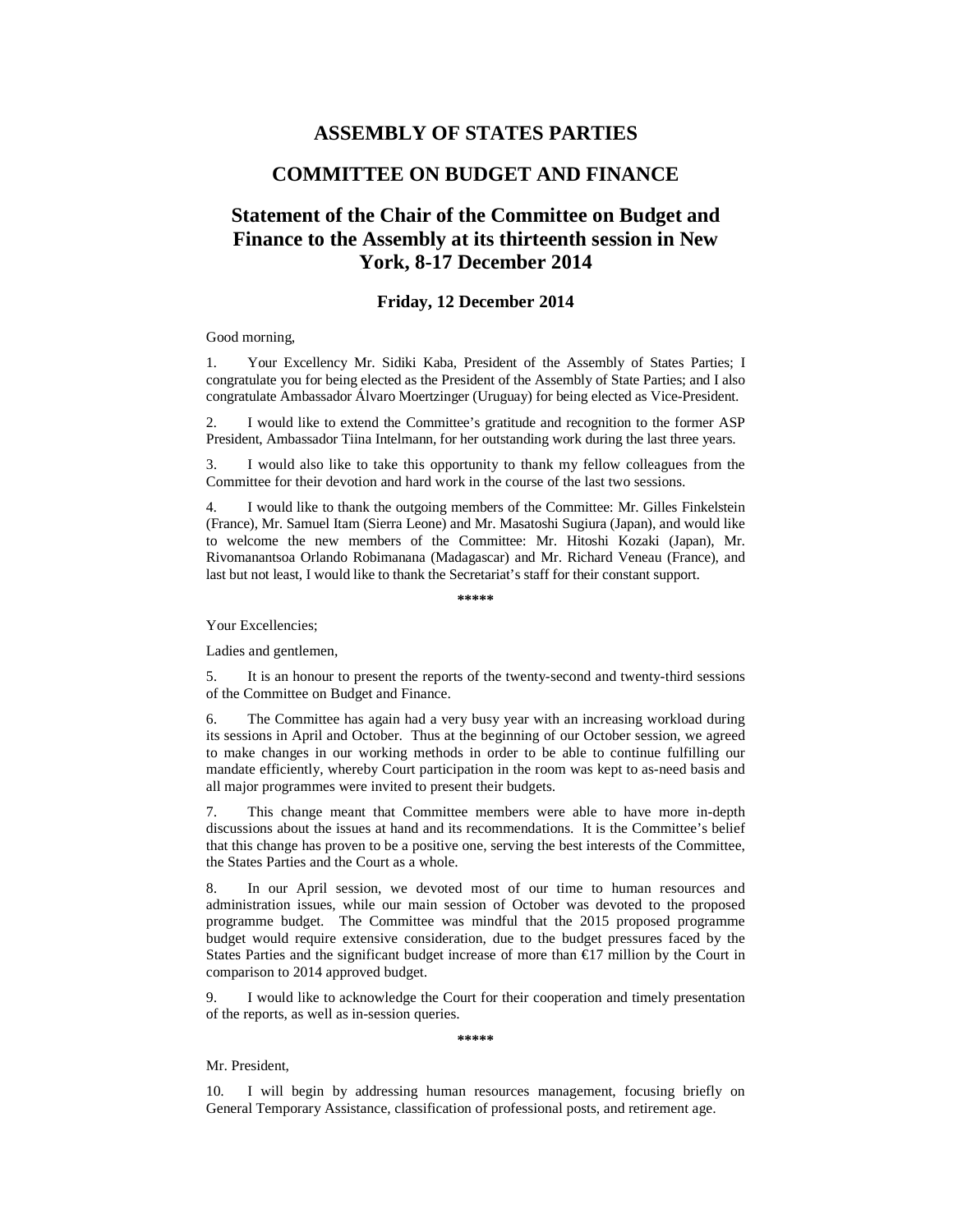### **General Temporary Assistance**

11. The Committee noted the Court's intention to carry out a thorough review of its contract modalities and related rules and procedures, including those of GTA and shortterm staff, with a view to maximizing efficiency in the use of resources. The Committee recommended that the Court report to it on the development of rules and procedures as any change of contract modalities would potentially have a great impact on financial, budgetary and administrative matters under the purview of the Committee and the Assembly.

12. The Committee noted the Court's approach on possible multiple-year GTA and conversion of long-standing GTA-funded positions to established posts and recommended that the Court make concrete proposals for the Committee's consideration at its twentythird session, in conformity with the recruitment principles and conditions laid down by the Committee and the Assembly. As the Committee had not yet received the previously requested Court "skeleton" and that receiving the "skeleton" had been a condition *sine qua non* for ending the freeze on posts, the Committee felt that an exception should nevertheless be made in the case of the security personnel. The Committee therefore suggested that the Court include provision in its 2015 proposed programme budget to convert GTA into the established security posts that would be needed for the Court's operations, and so the recommendation was factored in the 2015 proposed budget.

### **Criteria for classification of professional posts**

13. The Committee noted that the review of the Court's policy outlining principles and procedures for classification and reclassification was under way, and looked forward to receiving an outcome, and undoubtedly it will be an important issue during our April session in 2015.

### **Retirement age**

14. The Committee noted that the United Nations General Assembly (UNGA) had not made any decision on the mandatory age of separation for staff members who joined the organization before 1 January 2014 and that other international organizations with the UN common system took different approaches. The Committee recommended that the Court continue to apply the interim solution, pending the decision by UNGA as recommended by the Committee at its twenty-first session. This interim solution was to grant extensions up to the end of 2015 to any staff who reached the age of 62 in 2014 and would reach the age of 62 in 2015 if they wished to continue service with the Court, unless the member of staff was subject to separation for reasons other than age, in compliance with the Staff Regulations and Rules of the Court.

**\*\*\*\*\*** 

Mr. President,

I will move now to the legal aid.

#### **Legal aid**

15. The Committee received the Registry's sixth quarterly report on legal aid covering the period from 01 April to 30 June 2014. This report detailed the savings made during this period with the implementation of the new legal aid mechanism to meet the needs of the various users, based on the principle of a balance between the resources and means of the accused and those of the OTP. The Committee viewed the progress as encouraging and urged the Registry to maintain the momentum for maximizing savings in the future, while maintaining the quality of legal aid provided.

### **Bemba case**

16. The Committee was informed that the defendant Mr. Jean Pierre Bemba Gombo was found to be ineligible for legal aid as he was not indigent, and in May 2008, the Court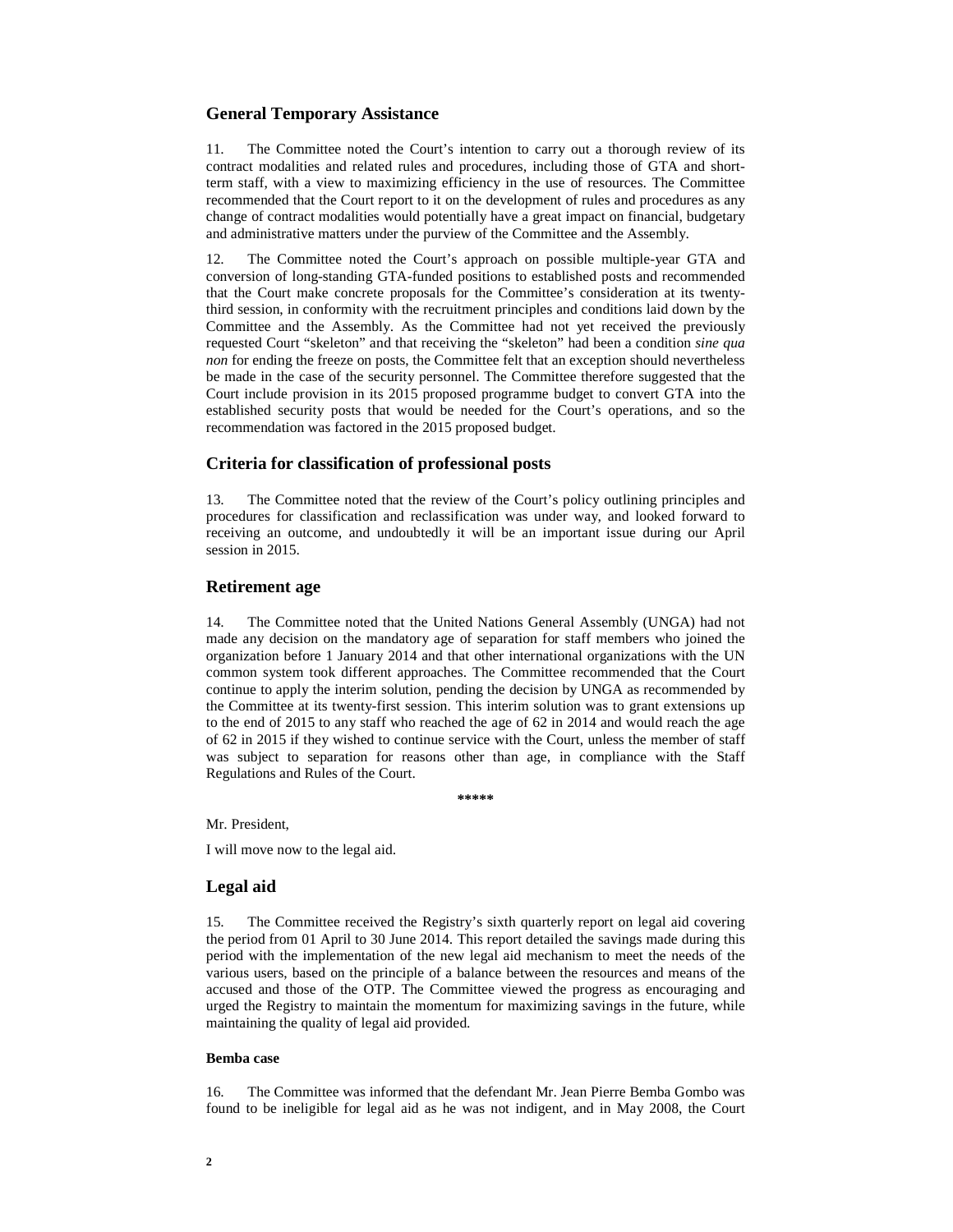initiated the tracking and seizure of his assets. However, since he was apparently facing temporary difficulties in accessing funds to pay his legal fees, Trial Chamber III ordered the Registrar to advance the required funds, subject to reimbursement by Mr. Bemba, who signed a document agreeing to reimburse his debt to the Court. By December 2014, the Court will have advanced a total of  $\epsilon$ 2,799,380.94 to Mr. Bemba for his defence. At the current time, the Court has received previously a total amount of  $\epsilon$ 164,120.74 and in May 2014 €2,067,982.25.

17. The Committee recommended that the reimbursed funds from Mr. Bemba should be treated as miscellaneous income in accordance with FRR 6.5 and 7.1 and be returned to State Parties as a part of the eventual 2014 surplus. However, the Committee noted that the Assembly might consider the possibility of adjusting the assessments of States Parties against the appropriations for 2015, instead of following the usual established procedures. This would mean a reduction in assessed contributions for 2015 of  $\epsilon$ 2.01 million.

**\*\*\*\*\*** 

Mr. President,

I will move now to the audit matters.

### **Audit matters**

18. With regard to the financial statements of the Court for the period 1 January to 31 December 2013, and financial statements of the Trust Fund for Victims for the period 1 January to 31 December 2013, the Committee welcomed the presentation by the External Auditor and expressed its appreciation for the quality of the work produced by him.

19. Introducing his reports on the financial statements of the Court<sup>1</sup> and of the TFV, $2$ <sup>2</sup> the External Auditor informed the Committee that the statements were free of material misstatement and presented fairly the financial position of the Court and of the TFV and that he was able to offer an unqualified audit opinion.

#### **Office of Internal Audit**

20. In line with the External Auditor's second recommendation, regarding the Office of Internal Audit, the Committee recommended that the budget for the Office of Internal Audit be moved to Major Programme VII-6, in order to ensure the independence of the Office.

#### **Audit Committee**

21. The Committee recalled that its requests for a review of the terms of reference, composition and appointments to the Audit Committee had been outstanding for a long time. The Audit Committee had not met since June 2012.

22. In regards to the Audit Committee, the Committee concurred with the External Auditor's view that the present setup of the Audit Committee is not satisfactory, and agreed that the Audit Committee should be dissolved and re-established according to the best international practice. The Committee recommended that the existing Audit Committee be terminated immediately and that, as a transitional measure until the new Audit Committee is established, an ad hoc Audit Committee be set up for 2015 as detailed in the Committee's report of its twenty-third session.

**\*\*\*\*\*** 

 $\overline{a}$ 

 $1$  ICC-ASP/13/12 and Corr.1.

 $^{2}$  ICC-ASP/13/13.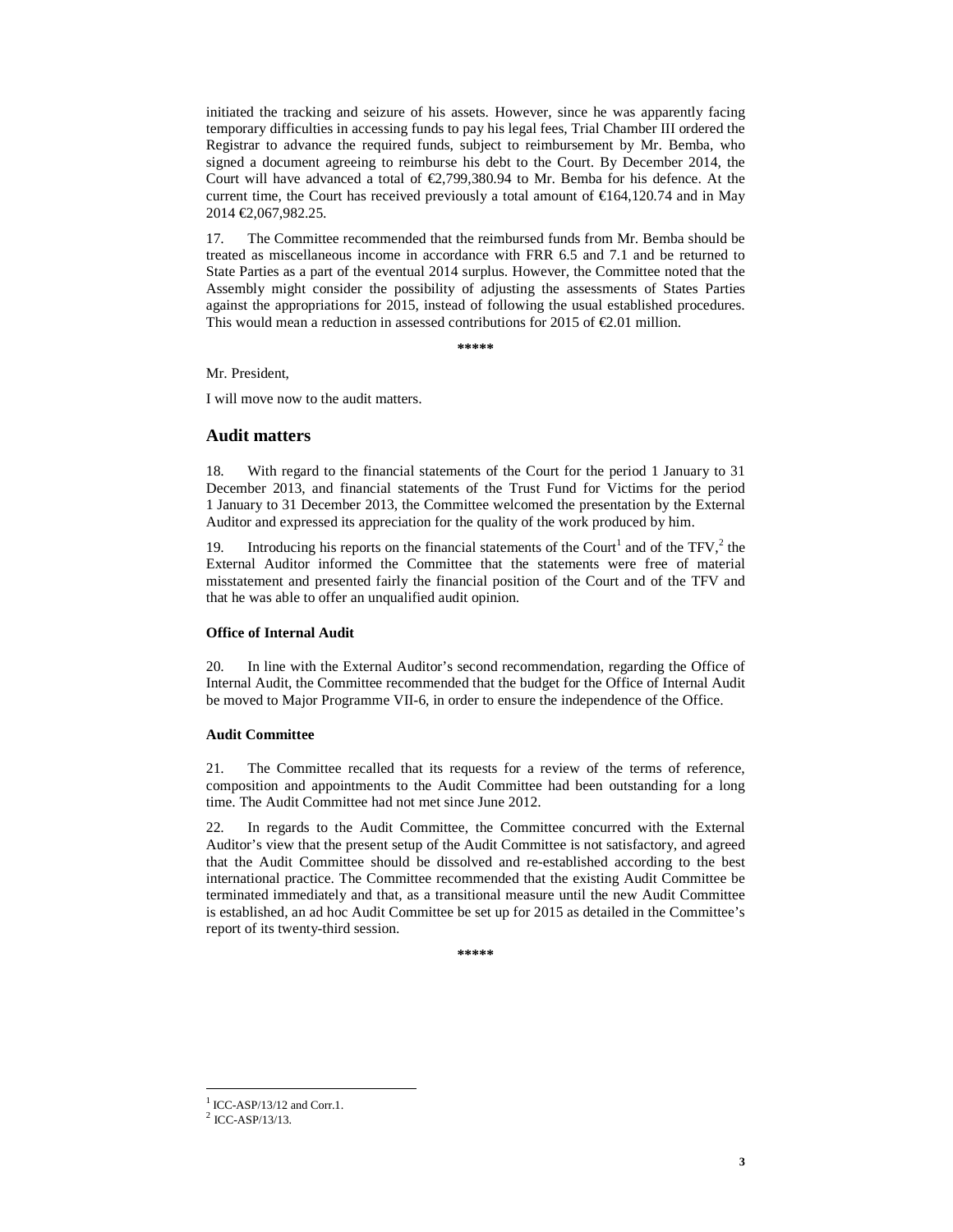### Mr. President,

I will now complete my statement with financial matters.

### **Financial matters**

#### **Status of contributions**

23. The Committee reviewed the status of contributions and noted with concern that the outstanding contributions for 2013 at  $\epsilon$ 6,403,820 marked a sharp increase from previous years. The Committee also noted with concern that a total outstanding contributions of  $€14,653,744$  as at 09 December 2014 reached the level approximately two times as much as the amount of the Working Capital Fund at €7.4 million. The Committee noted that such a trend could significantly affect the cash flow of the Court, and encouraged States Parties in arrears to make every effort to fulfil their financial obligations to the Court.

#### **Budget performance**

24. The Committee noted that the mid-year implementation rate was 52.0 per cent, or  $\epsilon$ 63.23 million, against the 2014 approved budget of  $E121.66$  million. The Court forecasted an implementation rate of 99.2 per cent or  $\epsilon$ 120.7 millon at year-end for the 2014 approved budget, including full absorption of six Contingency Fund notifications amounting to €3.82 million.

### **ReVision project and savings**

25. The Committee considered the report on the review of the organizational structure of the Registry and noted that the timeline for the completion of the project was the end of July 2015, and would be implemented in four phases.

26. The Committee noted that, while the envisaged structure was readily implementable, the establishment of the Victims Office and Defence Office required an amendment to the Regulations of the Court, and thus approval by the Judges by the end of 2014. The full impact of the ReVision project on the number of posts and the related total budget envelope would therefore only be known at the end of the current phase of the project in March 2015. The Committee recommended that the full impact of the ReVision project should be included in a report to be submitted to the Committee.

27. The Assembly had requested the Registrar as part of his reorganisation plan to achieve at least three per cent savings in the approved programme budget for the Registry to be found during the course of 2014 and requested the Registrar to report to the Assembly on the progress of implementation, including on savings, efficiencies and synergies.

28. The Registrar's report on achievement of savings in the approved programme budget for 2014 had identified savings worth of  $\epsilon$ 22 million, or 3.4 per cent against the Registry programme budget for 2014 of €66.3 million.

29. The Committee recommended that the Registrar keeps identifying savings throughout the 2014 and beyond, and reports to the Committee on the final results of the savings identified as of 31 December 2014, and of additional efficiencies and synergies identified after completion of the ReVision project at its twenty-fifth session.

### **OTP strategic plan**

30. The Committee noted the significant financial implications that the Strategic Plan can have on budget planning. Although the Strategic Plan 2013-2015 does not provide the type of information that would allow States Parties to decide the actual level of resources required from year to year, it does, however, establish a policy direction, which has been accepted by the Assembly that may be anticipated to have financial implications, including implications for the other organs of the Court, particularly the Registry.

31. In 2013, the Assembly approved an increase in the OTP budget for 2014 to allow the OTP to fulfill its objectives of the new strategic plan. In the OTP proposed budget for 2015, a considerable budget increase was submitted although the level of active